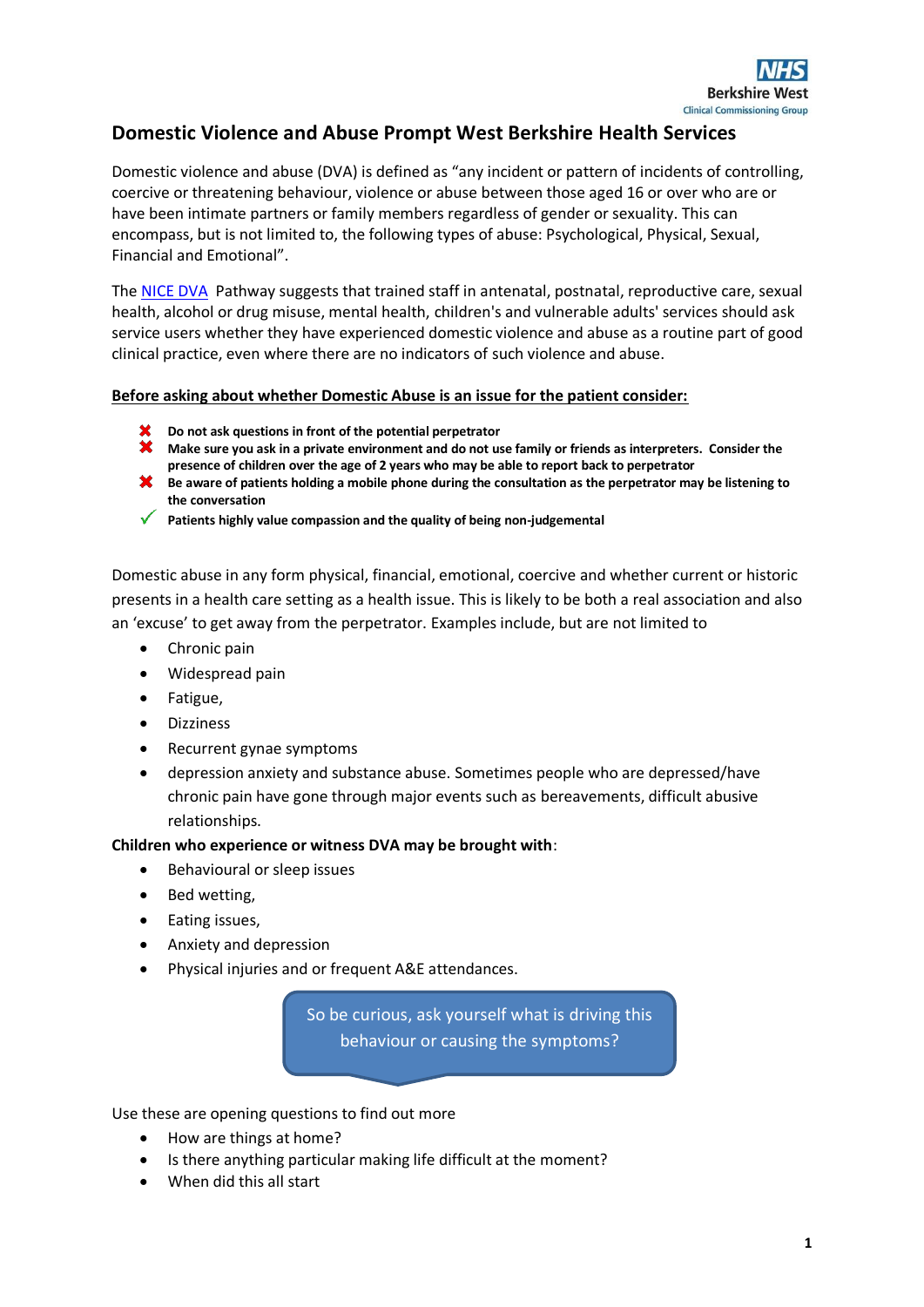

### **What to do if you identify a concern**

**Domestic Abuse Concern** 

**identified**

### **Is the person safe right now?**

**No**: Call 999 and put in place immediate safeguarding measures.

### **Yes**:

referral?

1) Encourage referral to specialist domestic abuse service (Wokingham, Reading, Bracknell: BWA 0118 950 4003 referral form at the end of this document) (West Berkshire: A2 Dominion – 0800 731 0055 2) Provide safety planning information leaflet (if safe to do so, if not, discuss key elements) 3) Consider if the case meet the MARAC threshold? PRIMARY CARE HAVE a discussion with BHFT Sue Carrington 079001674160 to make a MARAC referral or your CCG safeguarding team support it with a DASH risk assessment and referral form 4) Consider if you need to make Children/ Adult Services

### **Safety Planning: a few suggestions:**

- $\triangleright$  Think of situations where there could be danger and what you could do to get to a safer place if things escalate (eg try to avoid being in the kitchen or anywhere there could be items used as a weapon against you; try to get to a room where you can lock the door or put a door wedge in place to give yourself a few additional minutes for the police to arrive).
- $\triangleright$  Try to keep your phone with you and make sure it is always fully charged so you can call 999 in an emergency.
- $\triangleright$  Contact the domestic abuse services for help to make a detailed safety plan for yourself and your children; support with safe accommodation; information about potential legal options available to you etc.
- ➢ Think about who you could talk to about what is happening, who can help you emotionally as well as practically (trusted family member, friend, colleague, neighbour).
- ➢ Reassure your children and let them know that they aren't responsible for what is happening.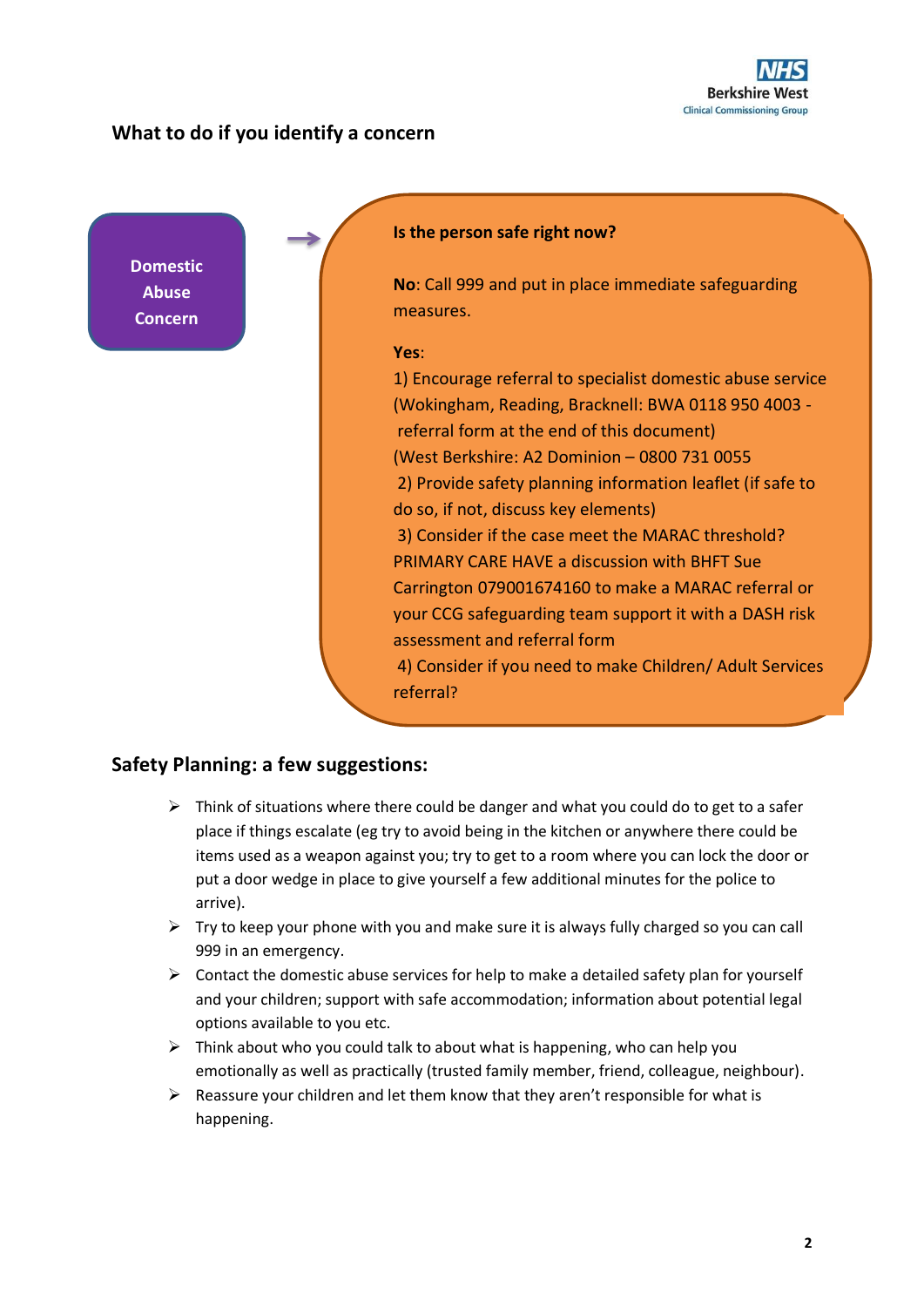# **Helpful Opening Questions:**

- **1. You've said about the ….. (presenting symptom) but is something else troubling you? (low mood / not themselves / upset / tired)**
	- *a. If yes, proceed to asking the screening questions below. If no, but you are concerned use your professional judgement and proceed to the screening questions below.*
- **2. Have you ever felt frightened or had to change your behaviour due to someone who you have a close relationship with?**
	- *a. If yes, proceed to asking the screening questions below. If no, but you are concerned use your professional judgement and proceed to the screening questions below.*
- **3. Fearful of consequence / things not allowed to do (question)**

## **Helping Screening Questions and or DASH tool :**

- **1. Have you ever been hurt by this person?**
	- *a. Do you feel able to tell me about it?*
	- *b. Has this happened before? How many times?*
- **2. Within the last year, have you ever been embarrassed or made to feel stupid by this person?** 
	- *a. Do you feel able to tell me about it?*
	- *b. Does this happen at home or in front of other people?*
- **3. Have you been stopped from doing things that you enjoy?** 
	- *a. Do you feel able to tell me about it?*
	- *b. Do they have control over your finances or possessions, i.e. car?*
	- *c. Do you feel that you are being sabotaged, such as not being able to find your purse/keys when you are planning to go out? Are you no longer allowed to see your friends or family, have you seen them less often?*
	- *d. Do they tell you who you can see socially or contact, including via social media?*
- **4. Have you been in any situation sexually where you felt uncomfortable or felt unable to say no to any kind of sexual activity that you did not want?** 
	- *a. Do you feel able to tell me about it?*
	- *b. Have you been forced or pressured to do anything of a sexual nature that has humiliated, upset or hurt you?*
	- *c. Have you ever been pressurised to use any drug/substance as part of a sexual encounter?*
- **5. Do you have any concerns about the impact on children/people that you have caring responsibilities for and/or pets?** 
	- *a. Are you worried about them? Have they been hurt? What about pets?*
	- *b. What are you worried about?*
	- c. *Have you noticed any change in their behaviour?*

### *Protection Planning: Do you have a safe place to go in an emergency?*

- *a. Do you have family or friends who can support you? Are they aware of your circumstances?*
- *b. Would you call the police if you were frightened?*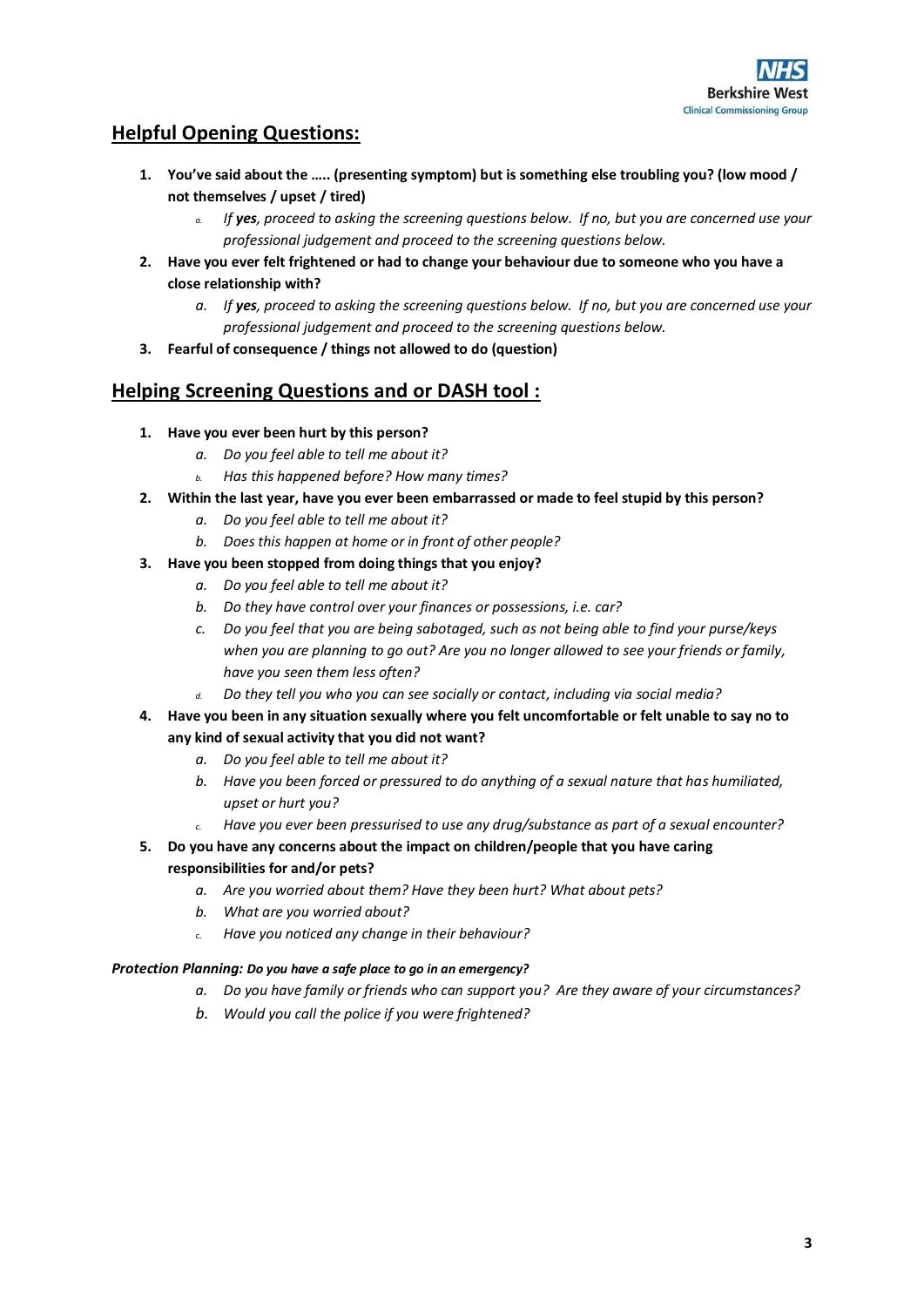# **Domestic Violent and Abuse Tool (DVA Tool)**

#### **<https://safelives.org.uk/sites/default/files/resources/Dash%20risk%20checklist%20quick%20start%20guidance%20FINAL.pdf>**

The Domestic Violence and Abuse tool has been developed to aid practitioners to understand/establish the level of concern they have following discussions with the client. This can help to ensure that an appropriate response is given to the level of concern indicated and covers a wide range of DVA indicators which should be considered. Where high risk factors are identified or your professional judgement indicates high risk of harm, consider a MARAC referral.

| <b>Level of Concern</b>                              | <b>STANDARD</b>                                   | <b>MEDIUM</b>                                                                                                                                                                       | <b>HIGH</b>                                                                                                        |
|------------------------------------------------------|---------------------------------------------------|-------------------------------------------------------------------------------------------------------------------------------------------------------------------------------------|--------------------------------------------------------------------------------------------------------------------|
| General<br>Relationship                              | relationship                                      | Consensual & respectful, equal Difference in balance in relationship                                                                                                                | Significant difference in balance of<br>relationship                                                               |
|                                                      |                                                   | Consider age gap/difference in ability/ level of<br>maturity & intellect<br>Consider ethnicity/culture                                                                              | Previous violence / abuse in this or<br>other relationship                                                         |
| <b>Dynamics</b>                                      | Joint decision making                             | Unequal power balance and decision making                                                                                                                                           | Power and control used in relationship<br>(and accepted) - see power and<br>control wheels for some examples.      |
|                                                      |                                                   |                                                                                                                                                                                     | Forced to comply                                                                                                   |
|                                                      | Freedom of choice                                 | Pressure to undertake activities or behave in a Coercion or forced to undertake<br>certain way – feels uncomfortable or unable to activities or behave in a certain way -<br>refuse | feels unable to refuse; often due to<br>fear of consequences                                                       |
| Jealous and<br>controlling/<br>coercive<br>behaviour | Independence, freedom and<br>loss of autonomy     | Possessiveness, loss of autonomy, can be a<br>slow creep of loss of independence, may not<br>be obvious initially                                                                   | Controlling jealous behaviour by<br>perpetrator so victim is prevented<br>from making own decisions                |
|                                                      | Communication with<br>friends/family              | Becoming withdrawn from friends / family                                                                                                                                            | Isolated from friends / family / sudden<br>unexplained change in social circle                                     |
|                                                      |                                                   | May have relationships actively sabotaged by<br>partner                                                                                                                             | Made to account for/prove<br>whereabouts                                                                           |
|                                                      |                                                   | May still have a significant other to speak to eg<br>friend/family member                                                                                                           | 'Has to' respond to calls/texts<br>immediately                                                                     |
| Separation                                           |                                                   | May attempt/ indicate desire to separate                                                                                                                                            | Scared to separate/ Attempts to<br>separate / recent separation                                                    |
| <b>Verbal abuse</b>                                  | Appropriate language and<br>healthy disagreements | Aggressive / disrespectful language to<br>lindividual                                                                                                                               | Direct threats and intimidation to<br>individual, they may describe violent,<br>aggressive &/or degrading language |
|                                                      | None                                              | Pushing and shoving to the individual                                                                                                                                               | Escalating aggressive behaviour e.g.<br>hitting, punching, kicking, aggressive                                     |
|                                                      |                                                   | Minor injuries where medical attention not<br>sought                                                                                                                                | pushing, strangulation, choking,<br>smothering, restricting breathing                                              |
| <b>Physical abuse</b>                                |                                                   | No physical abuse to children<br>Destruction of property                                                                                                                            | Injuries that should require medical<br>attention but do not seek medical<br>advice                                |
|                                                      |                                                   |                                                                                                                                                                                     | Injuries do not accord with explanation<br>of cause                                                                |
|                                                      |                                                   |                                                                                                                                                                                     | Fear evident - verbal or non-verbal                                                                                |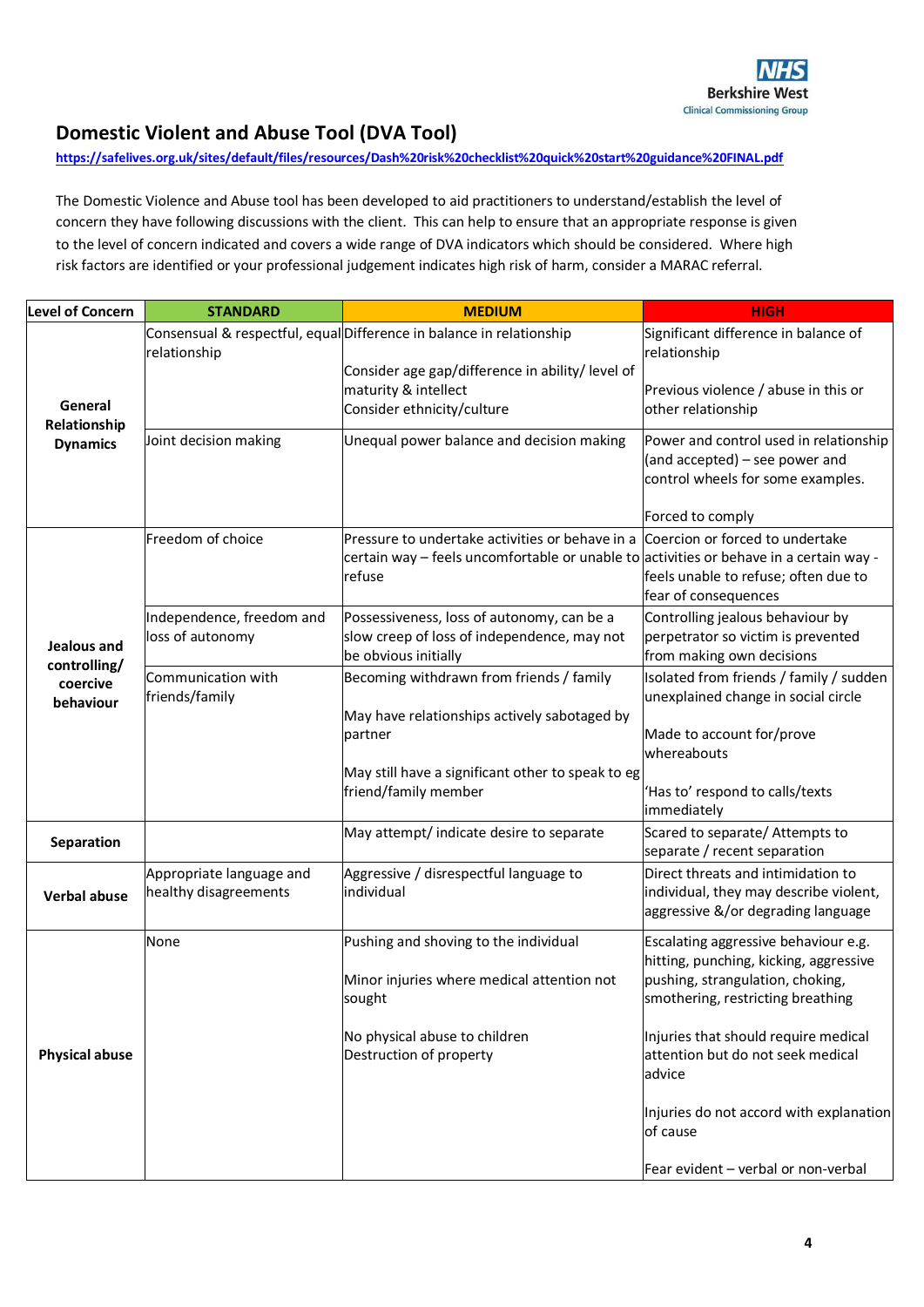

**Clinical Commissioning Group** 

|                              |                              |                                                | <b>Clinical Commissioning Group</b>                                              |
|------------------------------|------------------------------|------------------------------------------------|----------------------------------------------------------------------------------|
| <b>Level of Concern</b>      | <b>STANDARD</b>              | <b>MEDIUM</b>                                  | <b>HIGH</b>                                                                      |
|                              |                              |                                                | cues from individual or their children                                           |
|                              |                              |                                                |                                                                                  |
|                              |                              |                                                |                                                                                  |
|                              | None - Able to access money  | Unable to access accounts freely               | Unable to access accounts                                                        |
|                              | whether it in a joint or own |                                                | Finances controlled by perpetrator                                               |
| <b>Financial abuse</b>       | account                      |                                                | Made to account for                                                              |
|                              |                              |                                                | purchases/provide receipts                                                       |
|                              | Consensual                   | Verbal, physically unacceptable sexual         | Non-consensual sexual contact/activity                                           |
|                              |                              | activity; threats made if partner does not     |                                                                                  |
|                              |                              | comply                                         | Feels unable to say no due to fear of                                            |
| <b>Sexual activity</b>       |                              |                                                | consequences                                                                     |
|                              |                              |                                                |                                                                                  |
|                              |                              |                                                | May feel they have "consented"                                                   |
|                              |                              |                                                | because they failed to decline due to<br>fear of the consequences                |
|                              | No restrictions to use of    |                                                | Controlled & restricted use of social                                            |
|                              | internet / media to          | Some restriction imposed                       | media                                                                            |
|                              | communicate with             |                                                |                                                                                  |
|                              | friends/family               |                                                | Tracking the victim                                                              |
|                              |                              |                                                |                                                                                  |
| Internet/social<br>media use |                              |                                                | Perpetrator sharing or viewing                                                   |
|                              |                              |                                                | threatening /violent / abusive/explicit                                          |
|                              |                              |                                                | content online and / or interest in                                              |
|                              |                              |                                                | accessing 'violent' websites or explicit                                         |
|                              |                              |                                                | images online NB this could also                                                 |
|                              |                              |                                                | indicate CSE                                                                     |
| <b>Mental Health</b>         | <b>Emotionally stable</b>    | Low mood as a result of relationship that      | Self-harming / suicidal / erosion of                                             |
| and Substance                |                              | makes individual more vulnerable to anxiety    | self-esteem                                                                      |
| Abuse                        |                              | / depression<br>Substance / alcohol misuse     | Panic attacks, anxiety<br>Substance misuse / Alcohol misuse                      |
|                              |                              | Threats to pets including threats if you say   | Maltreatment or killing pets                                                     |
| <b>Animal Welfare</b>        |                              | you will leave                                 |                                                                                  |
|                              |                              |                                                |                                                                                  |
| Individual at                |                              | Prepared to take advice on safety              | Increased requests for police                                                    |
| risk                         |                              | Insight into the risk to both themselves (and  | intervention                                                                     |
|                              |                              | children / vulnerable adult if appropriate)    | Fear of use of statutory services                                                |
|                              |                              |                                                | Stalking & harassment behaviour<br>Breaching bail conditions/non-contact         |
|                              |                              | Engaging with services fully (not just turning | orders                                                                           |
|                              |                              | up)                                            | Says will engage with services but                                               |
| Abuser/                      |                              |                                                | makes excuses                                                                    |
| Perpetrator                  |                              | Victim makes excuses for behaviour             | Minimal or no remorse /guilt                                                     |
|                              |                              |                                                | <b>Blames victim</b>                                                             |
|                              |                              |                                                | No insight into impact on partner or                                             |
|                              |                              |                                                | children                                                                         |
|                              |                              |                                                | Minimises and denies                                                             |
|                              |                              | Children may be witnessing DA incidents        | Threats to harm children                                                         |
|                              |                              |                                                |                                                                                  |
|                              |                              | Children may be threatened with harm if        | Children unable to use safety strategy<br>due to fear of abuser OR Physical harm |
| Children                     |                              | they intervene                                 | to children                                                                      |
|                              |                              | Consider the impact on the child               |                                                                                  |
|                              |                              |                                                | Consider Neglect - look at repeated                                              |
|                              |                              |                                                | non-attendance - was not brought                                                 |